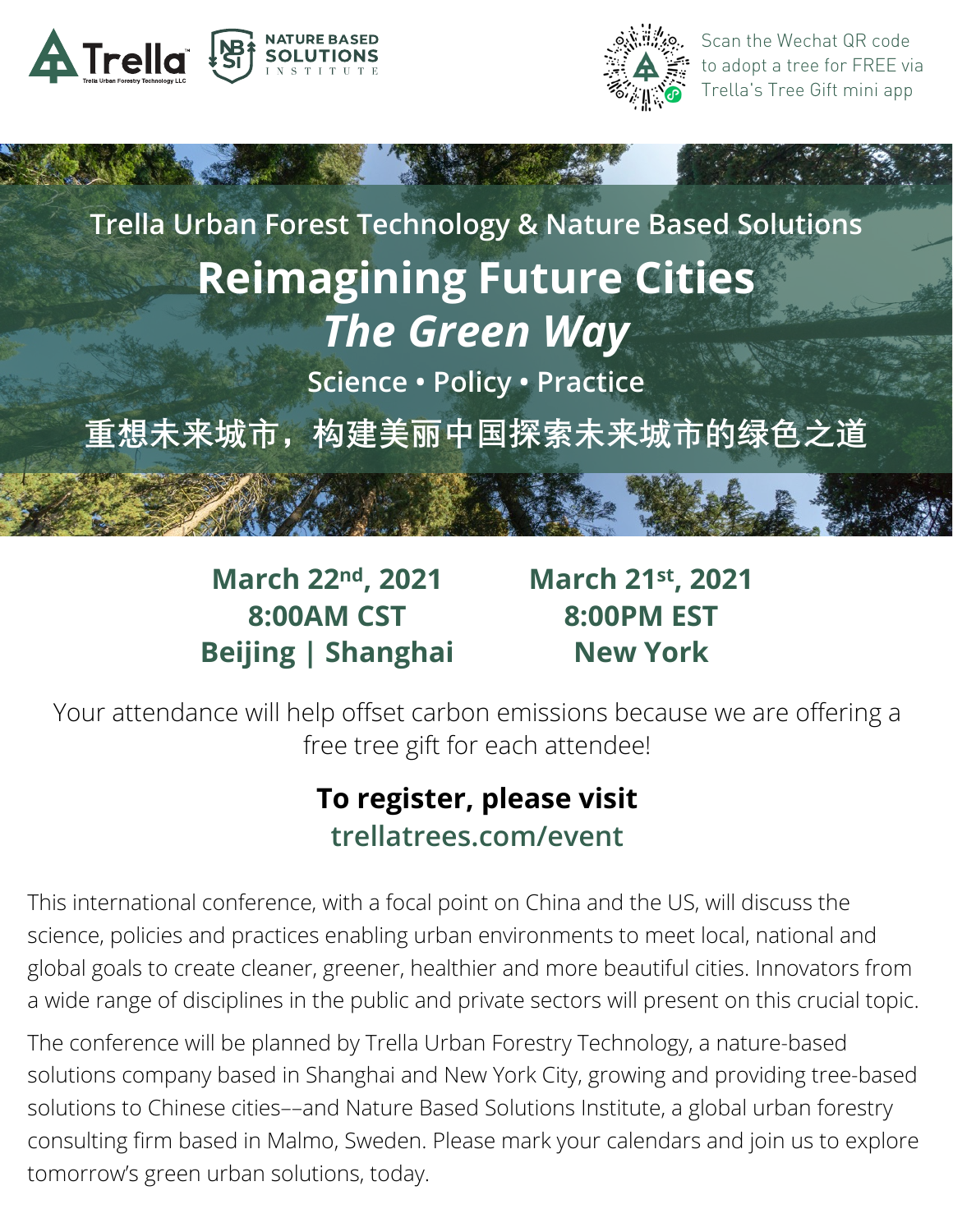



Scan the Wechat QR code to adopt a tree for FREE via Trella's Tree Gift mini app

## **Selected Speakers**

**Adrian Benepe:** Brooklyn Botanic Garden President, 14th Commissioner of the New York City Department of Parks & Recreation, serving from 2002 to 2012 under Mayor Michael Bloomberg

**Professor Alan Simson:** Professor Emeritus of Landscape Architecture and Urban Forestry at Leeds Beckett University

**Alex Lin:** Chairman, Les Enphants Co. Ltd., a Taiwan-based global retailer of children's apparel and accessories

**Dr. Baohua Yan:** Deputy Secretary General of Shenzhen Mangrove Wetlands Conservation Foundation

**Dr. Cecil Konijnendijk:** Founder, Nature Based Solutions Institute, Program Director of University of British Columbia's Masters in Urban Forestry Leadership, Editor-in-Chief of the journal "Arboriculture & Urban Forestry"

**Dr. Cheng Wang:** Director of the Urban Forest Research Center of State Forestry Administration, China and the Chinese Academy of Forestry

**Dr. Fan Dai:** Director, California - China Climate Institute

**Dr. Guangyu Wang:** Associate Dean and Director of Asian Forest Research Centre at the University of British Columbia

**Dr. Jessica Gordon:** Climate Policy Fellow, California-China Climate Institute

**Jonathan Krane:** CEO of KraneShares and Trella, a China-focused investment manager

**Ken Alex:** Director of Project Climate at Berkeley Law and former Senior Policy Advisor to California Governor Jerry Brown

**Michael McComb:** Vice President, Communications and Sustainability, SAP Greater China

**Raymond Fang:** Director of Sustainability at Asia Pulp & Paper Co. Ltd

**Dr. Stefano Boeri:** Founding Partner of Stefano Boeri Architetti, architect and urban planner, Director of the Future City Lab (FCL) of Tongji University in Shanghai, Creator of Vertical Forests, Chairman of Fondazione La Triennale di Milano, former Councillor for Culture in Milan

**Terry Townshend:** Member of the Beijing Urban Forestry Network, Beijing conservationist, founder of Birding Beijing, consultant on wildlife conservation and environmental law, and an advisor to the Paulson Institute and to the Beijing government on a project to protect and restore the capital's biodiversity

**Willy Gallia:** Chief Sustainability Officer at the Schneider Group